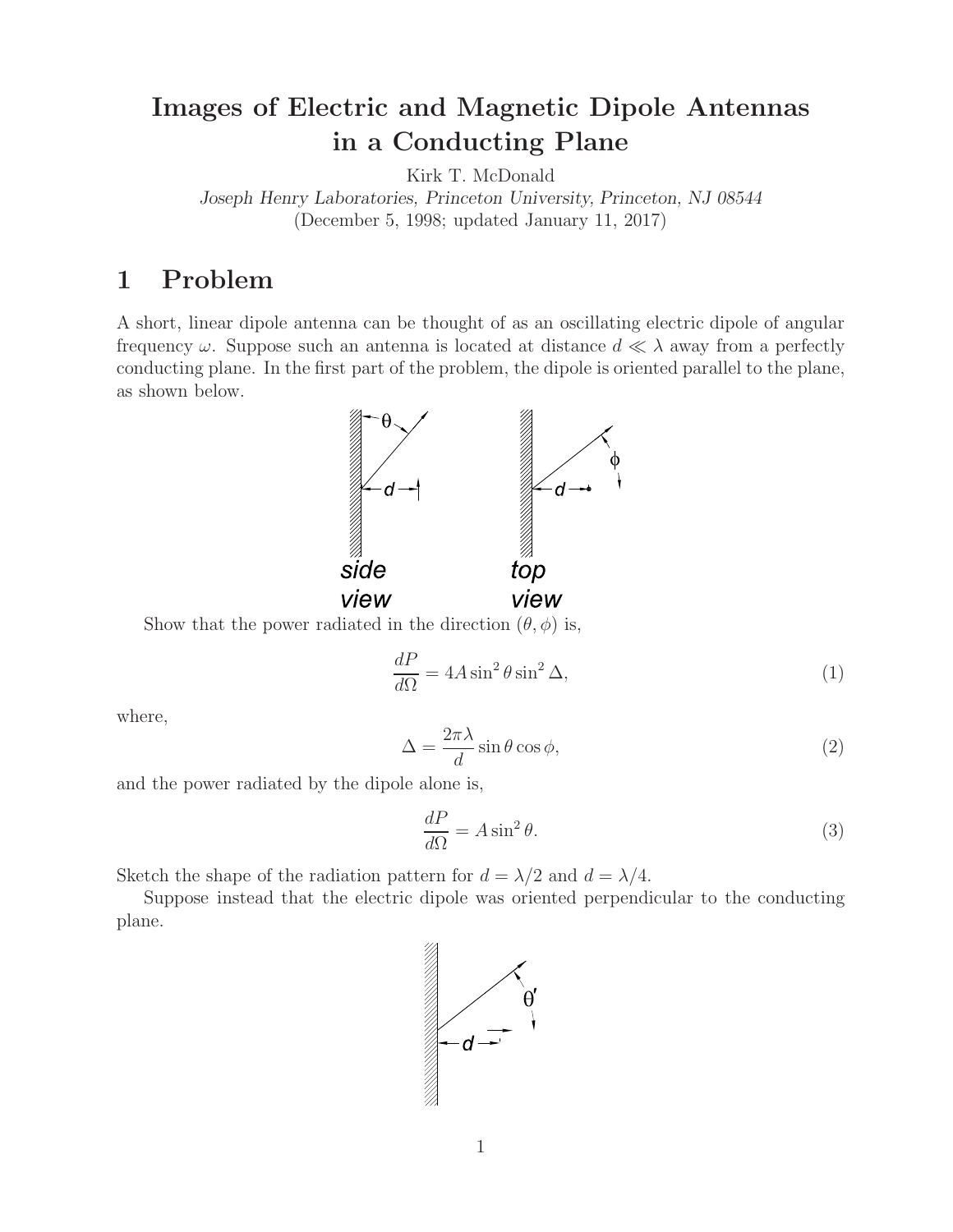Show that the radiated power in this case is,

$$
\frac{dP}{d\Omega} = 4A\sin^2\theta'\cos^2\Delta,\tag{4}
$$

where,

$$
\Delta = \frac{2\pi\lambda}{d}\cos\theta'.\tag{5}
$$

In the above, the polar angles  $\theta$  and  $\theta'$  are measured with respect to the axes of the dipoles.

Consider also the case of a small loop antenna, which can be thought of as a magneticdipole oscillator, in the two orientations illustrated above.

# **2 Solution**

*For a general discussion of electric and magnetic image methods, see* http://kirkmcd.princeton.edu/examples/image.pdf

### **2.1 Linear, Electric Dipole Antenna**

#### **2.1.1 Parallel to the Conducting Plane**

Since the dipole is much less than a wavelength away from the conducting plane, the fields between the dipole and the plane are essentially the instantaneous static fields. Thus, charges arrange themselves on the plane as if there were an image dipole at distance d on the other side of the plane. The radiation from the moving charges on the plan is effectively that due to the oscillating image dipole. A distant observer sees the sum of the radiation fields from the dipole and its image.



The image dipole is inverted with respect to the original, *i.e.*, the two dipoles are 180<sup>°</sup> out of phase.

Furthermore, there is a difference s in path length between the two dipoles and the distant observer at angles  $(\theta, \phi)$ . We first calculate in a spherical coordinate system with z axis along the first dipole, and  $x$  axis pointing from the plane to that dipole. Then, the path difference is,

$$
s = 2d\hat{\mathbf{x}} \cdot \hat{\mathbf{n}} = 2d\sin\theta\cos\phi.
$$
 (6)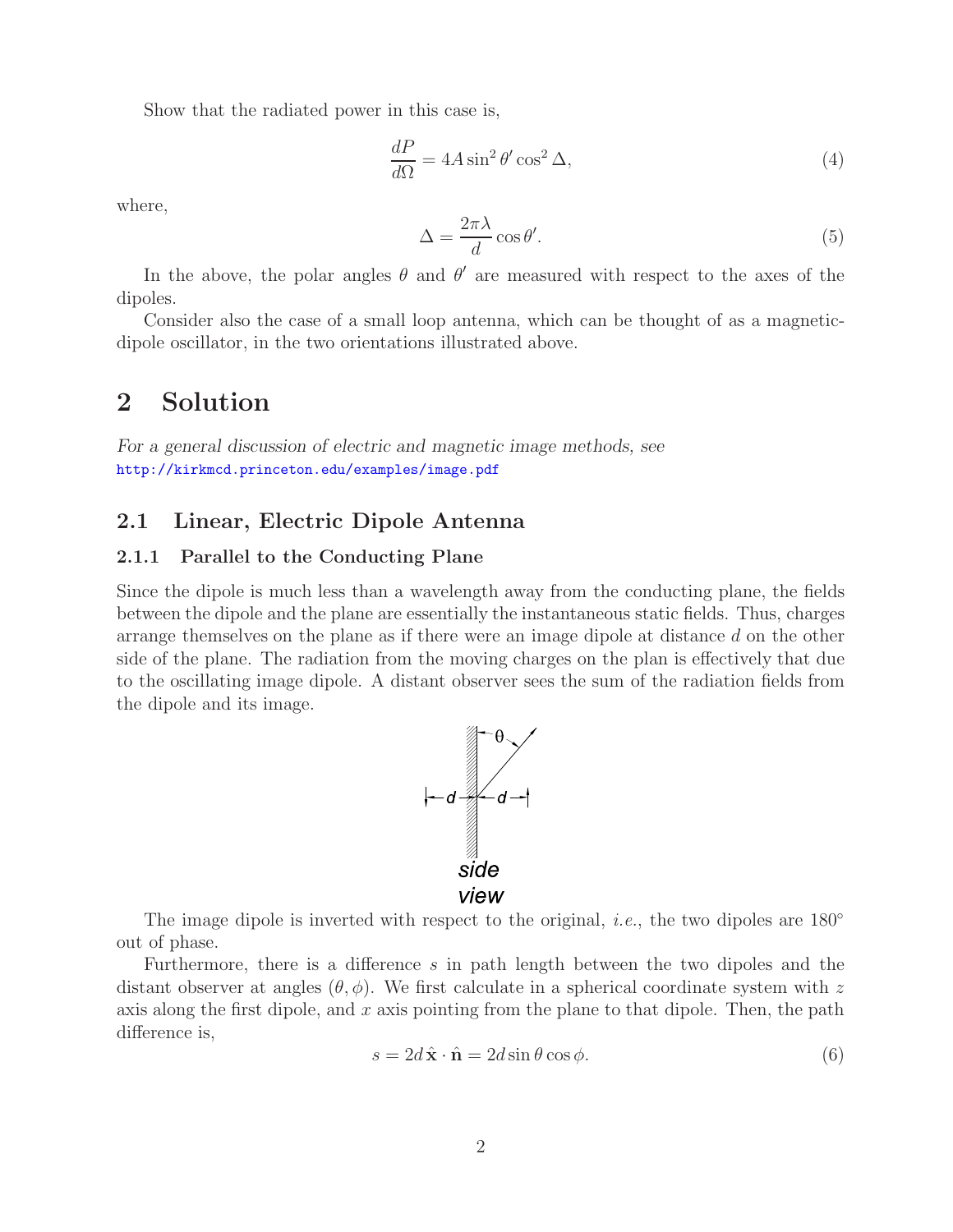This path difference results in an additional phase difference  $\delta$  between the fields from the two dipoles at the observer, in the amount,

$$
\delta = 2\pi \frac{s}{\lambda} = \frac{4\pi d}{\lambda} \sin \theta \cos \phi.
$$
 (7)

If we label the electric fields due to the original and image dipoles as  $\mathbf{E}_1$  and  $\mathbf{E}_2$ , respectively, then the total field is,

$$
\mathbf{E} = \mathbf{E}_1 + \mathbf{E}_2 = \mathbf{E}_1 (1 - e^{i\delta}), \tag{8}
$$

and, recalling eq. (3), the power radiated is,

$$
\frac{dP}{d\Omega} = \frac{|\mathbf{E}|^2}{|\mathbf{E}_1|^2} \frac{dP_1}{d\Omega} = |1 - e^{i\delta}|^2 A \sin^2 \theta = 2A \sin^2 \theta (1 - \cos \delta) = 4A \sin^2 \theta \sin^2 \delta/2
$$
  
= 4A \sin^2 \theta \sin^2 \Delta, (9)

where,

$$
\Delta = \frac{\delta}{2} = \frac{2\pi d}{\lambda} \sin \theta \cos \phi.
$$
 (10)

Suppose we had chosen to use a spherical coordinate system  $(r, \theta', \phi')$  with the z' axis pointing from the plane to dipole 1, and the  $x'$  axis parallel to dipole 1. Then, the phase difference would have the simple form,

$$
\Delta = \frac{\delta}{2} = \frac{\pi}{\lambda} 2d \hat{\mathbf{z}}' \cdot \hat{\mathbf{n}} = \frac{2\pi d}{\lambda} \cos \theta',\tag{11}
$$

but the factor  $\sin^2 \theta$  would now become,

$$
\sin^2 \theta = n_x^2 + n_y^2 = n_{z'}^2 + n_{y'}^2 = \cos^2 \theta' + \sin^2 \theta' \cos^2 \phi' = 1 - \sin^2 \theta' \sin^2 \phi'. \tag{12}
$$



If  $d = \lambda/4$ , then

$$
\frac{dP}{d\Omega} = 4A\sin^2\theta\sin^2\left(\frac{\pi}{2}\sin\theta\cos\phi\right). \tag{13}
$$

In the "side" view,  $\phi = 0$ , so the pattern has shape,

$$
\sin^2 \theta \sin^2 \left(\frac{\pi}{2} \sin \theta\right) \qquad \text{(side view)},\tag{14}
$$

while in the "top" view,  $\theta = \pi/2$  and the shape is,

$$
\sin^2\left(\frac{\pi}{2}\cos\phi\right) \qquad \text{(top view)}.\tag{15}
$$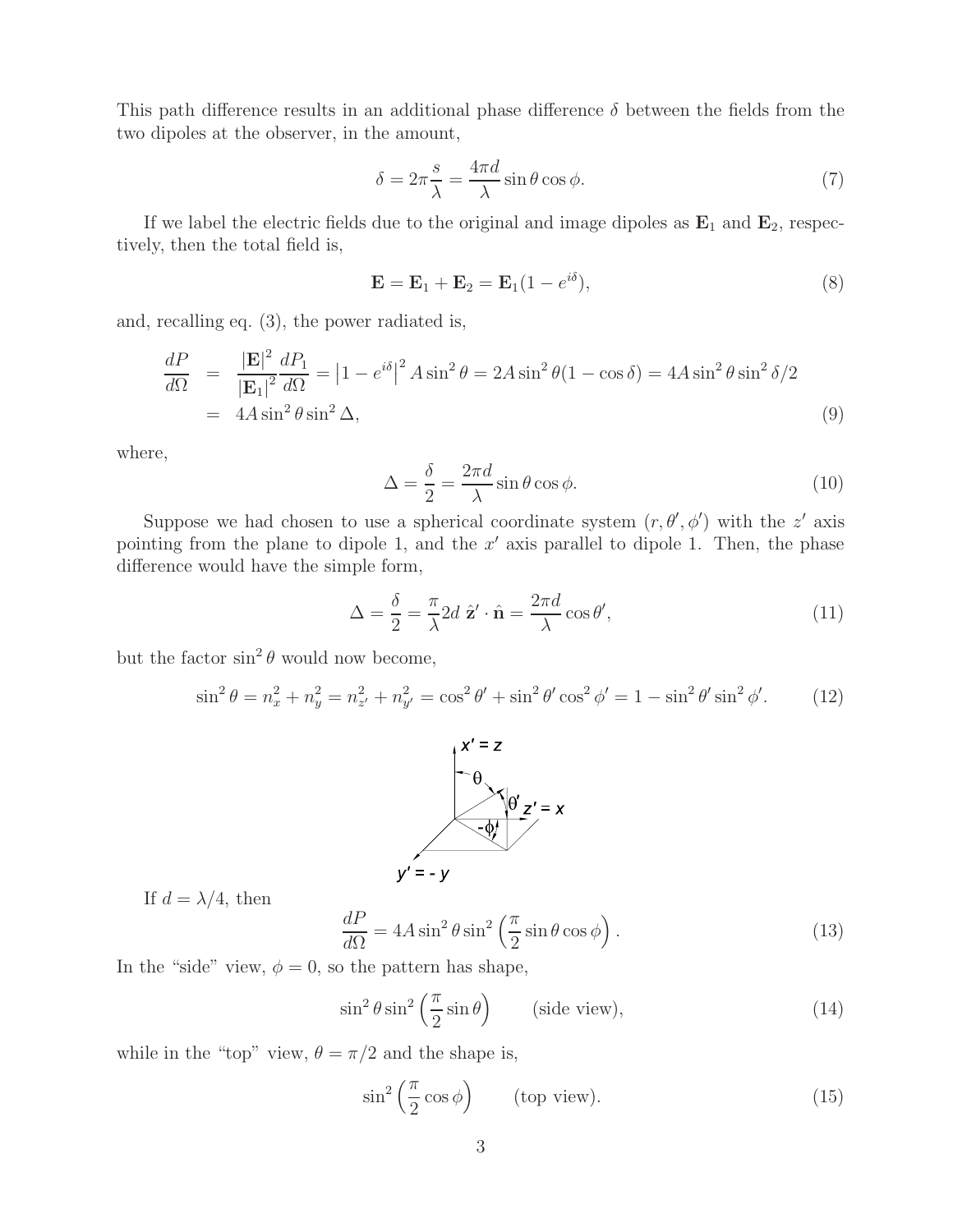This pattern has a single lobe in the forward hemisphere, as illustrated below:



If instead,  $d = \lambda/2$ , then,

$$
\frac{dP}{d\Omega} = 4A\sin^2\theta\sin^2\left(\pi\sin\theta\cos\phi\right). \tag{16}
$$

In the "side" view,  $\phi = 0$ , so the pattern has shape,

$$
\sin^2 \theta \sin^2 \left(\pi \sin \theta\right) \qquad \text{(side view)},\tag{17}
$$

while in the "top" view,  $\theta = \pi/2$  and the shape is,

$$
\sin^2\left(\pi\cos\phi\right) \qquad \text{(top view)}.\tag{18}
$$

This pattern does not radiate along the line from the plane to the dipole, as illustrated below:



### **2.1.2 Perpendicular to the Conducting Plane**

If the electric dipole is aligned with the line from the plane to the dipole, its image has the same orientation.

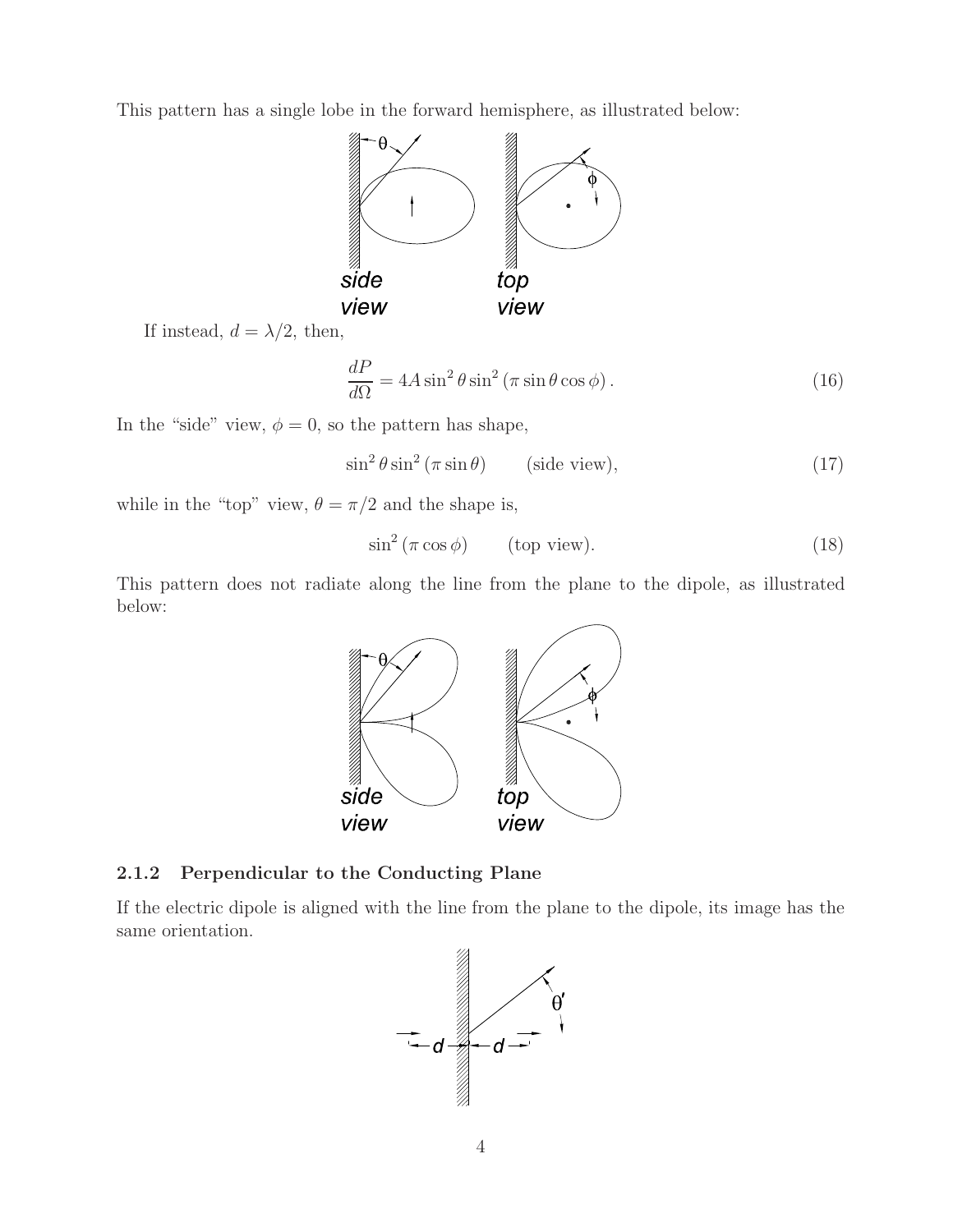The only phase difference between the radiation fields of the dipole and its image is that due to the path difference  $\delta$ , whose value has been given in eqs. (10) and (11). It is simpler to use the angles  $(\theta', \phi')$  in this case, since the radiation pattern of a single dipole varies as  $\sin^2 \theta'$ . Then,

$$
\mathbf{E} = \mathbf{E}_1 + \mathbf{E}_2 = \mathbf{E}_1(1 + e^{i\delta}),\tag{19}
$$

and, recalling eq. (3), the power radiated is,

$$
\frac{dP}{d\Omega} = \frac{|\mathbf{E}|^2}{|\mathbf{E}_1|^2} \frac{dP_1}{d\Omega} = |1 + e^{i\delta}|^2 A \sin^2 \theta' = 2A \sin^2 \theta' (1 + \cos \delta) = 4A \sin^2 \theta' \cos^2 \delta / 2
$$
  
= 4A sin<sup>2</sup> θ' cos<sup>2</sup> Δ, (20)

with,

$$
\Delta = \frac{\delta}{2} = \frac{2\pi d}{\lambda} \cos \theta'.\tag{21}
$$

This radiation pattern is axially symmetric about the line from the plane to the dipole.

If  $d = \lambda/4$ , then,

$$
\frac{dP}{d\Omega} = 4A\sin^2\theta'\cos^2\left(\frac{\pi}{2}\cos\theta'\right). \tag{22}
$$

This pattern is a flattened version of the "donut" pattern  $\sin^2 \theta'$ , as illustrated below:



If instead,  $d = \lambda/2$ , then,

$$
\frac{dP}{d\Omega} = 4A\sin^2\theta'\cos^2\left(\pi\cos\theta'\right). \tag{23}
$$

This pattern has a forward lobe for  $\theta' < \pi/6$  and a "donut" for  $\pi/6 < \theta' < \pi/2$ , as illustrated below:

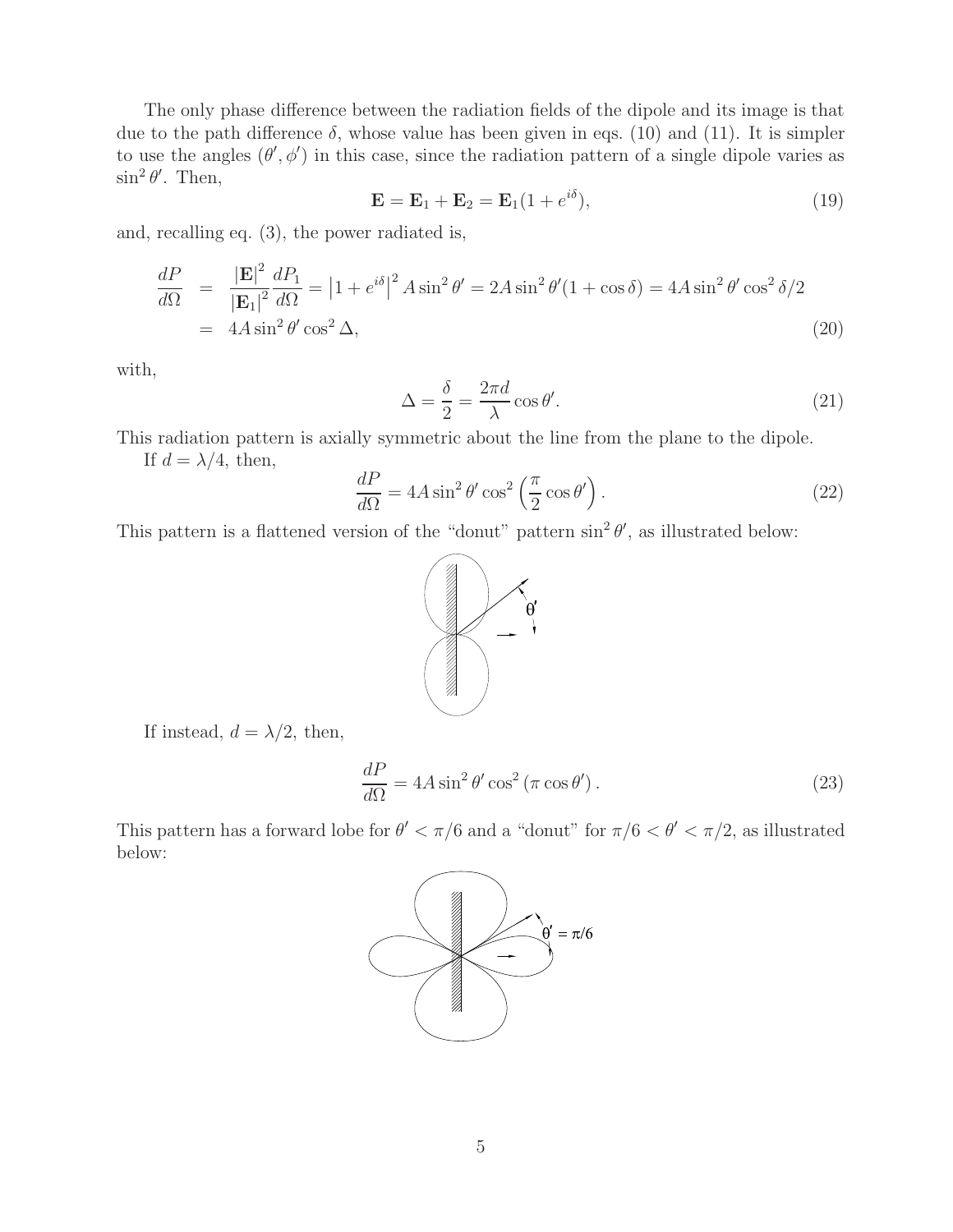## **2.2 Small, Magnetic Loop Antenna**

#### **2.2.1 Axis Parallel to the Conducting Plane**

For a magnetic dipole with axis parallel to the conducting plane, the image dipole has the same orientation, the image consists of the opposite charge rotating in the opposite direction, as shown below:



We use angles  $(\theta, \phi)$  and modify the argument of part 2.1.1 to find,

$$
\mathbf{E} = \mathbf{E}_1 + \mathbf{E}_2 = \mathbf{E}_1(1 + e^{i\delta}),\tag{24}
$$

and, recalling eq. (3), the power radiated is,

$$
\frac{dP}{d\Omega} = \frac{|\mathbf{E}|^2}{|\mathbf{E}_1|^2} \frac{dP_1}{d\Omega} = |1 + e^{i\delta}|^2 A \sin^2 \theta = 2A \sin^2 \theta (1 + \cos \delta) = 4A \cos^2 \theta \sin^2 \delta / 2
$$
  
= 4A \sin^2 \theta \cos^2 \Delta, (25)

where,

$$
\Delta = \frac{\delta}{2} = \frac{2\pi d}{\lambda} \sin \theta \cos \phi.
$$
 (26)

If  $d = \lambda/4$ , then,

$$
\frac{dP}{d\Omega} = 4A\sin^2\theta\cos^2\left(\frac{\pi}{2}\sin\theta\cos\phi\right). \tag{27}
$$

In the "side" view,  $\phi = 0$ , so the pattern has shape,

$$
\sin^2 \theta \cos^2 \left(\frac{\pi}{2} \sin \theta\right) \qquad \text{(side view)},\tag{28}
$$

while in the "top" view,  $\theta = \pi/2$  and the shape is,

$$
\cos^2\left(\frac{\pi}{2}\cos\phi\right) \qquad \text{(top view)}.\tag{29}
$$

This pattern, shown below, is somewhat similar to that of part a) for,  $d = \lambda/2$ .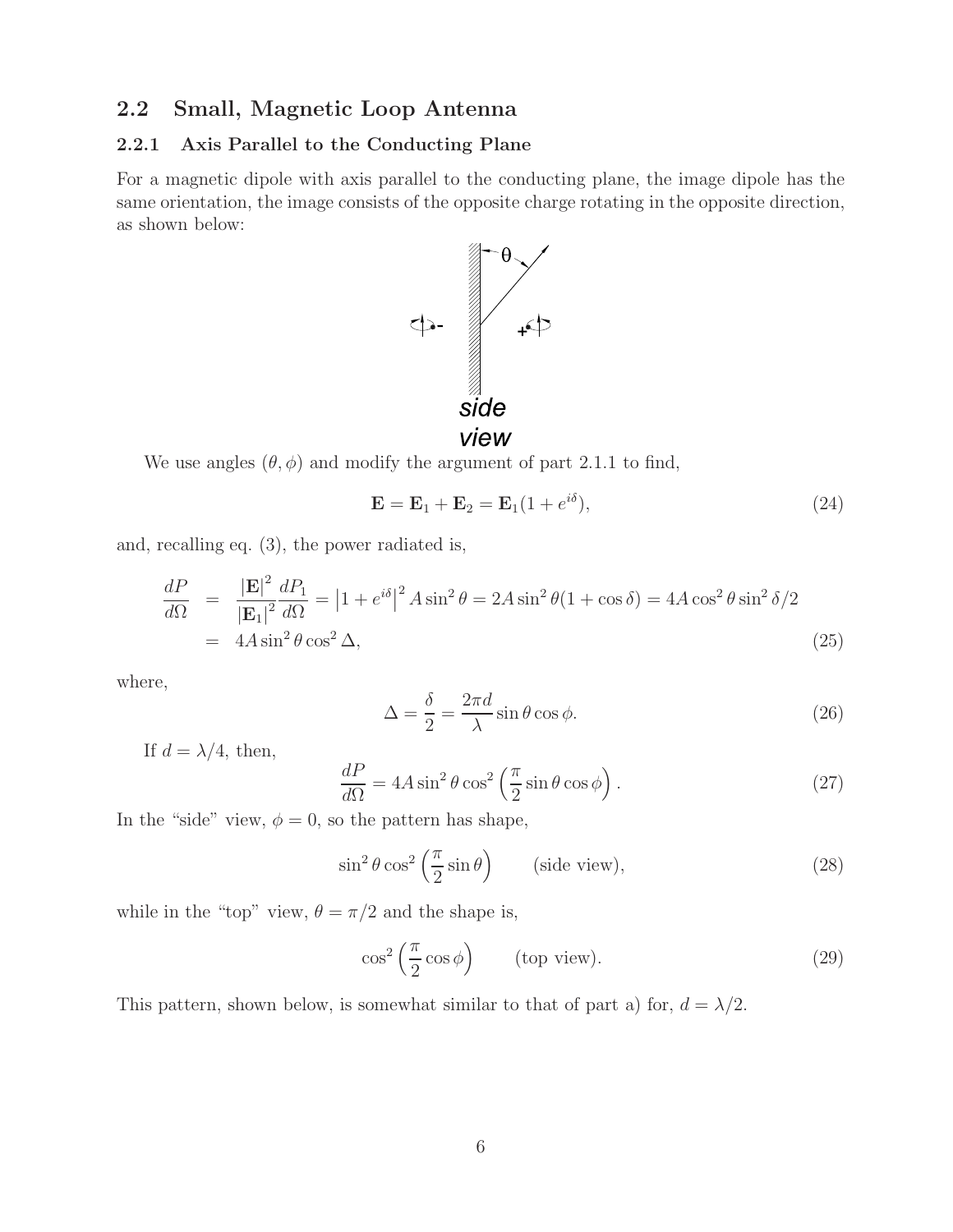

If instead,  $d = \lambda/2$ , then,

$$
\frac{dP}{d\Omega} = 4A\sin^2\theta\cos^2\left(\pi\sin\theta\cos\phi\right). \tag{30}
$$

In the "side" view,  $\phi = 0$ , so the pattern has shape,

 $\sin^2 \theta \cos^2 (\pi \sin \theta)$  (side view), (31)

while in the "top" view,  $\theta=\pi/2$  and the shape is,

$$
\cos^2\left(\pi\cos\phi\right) \qquad \text{(top view)}.\tag{32}
$$

This pattern, shown below, is somewhat similar to that of part b) for  $d = \lambda/2$ .



#### **2.2.2 Axis Perpendicular to the Conducting Plane**

Finally, we consider the case of a magnetic dipole aligned with the line from the plane to the dipole, in which case its image has the opposite orientation.